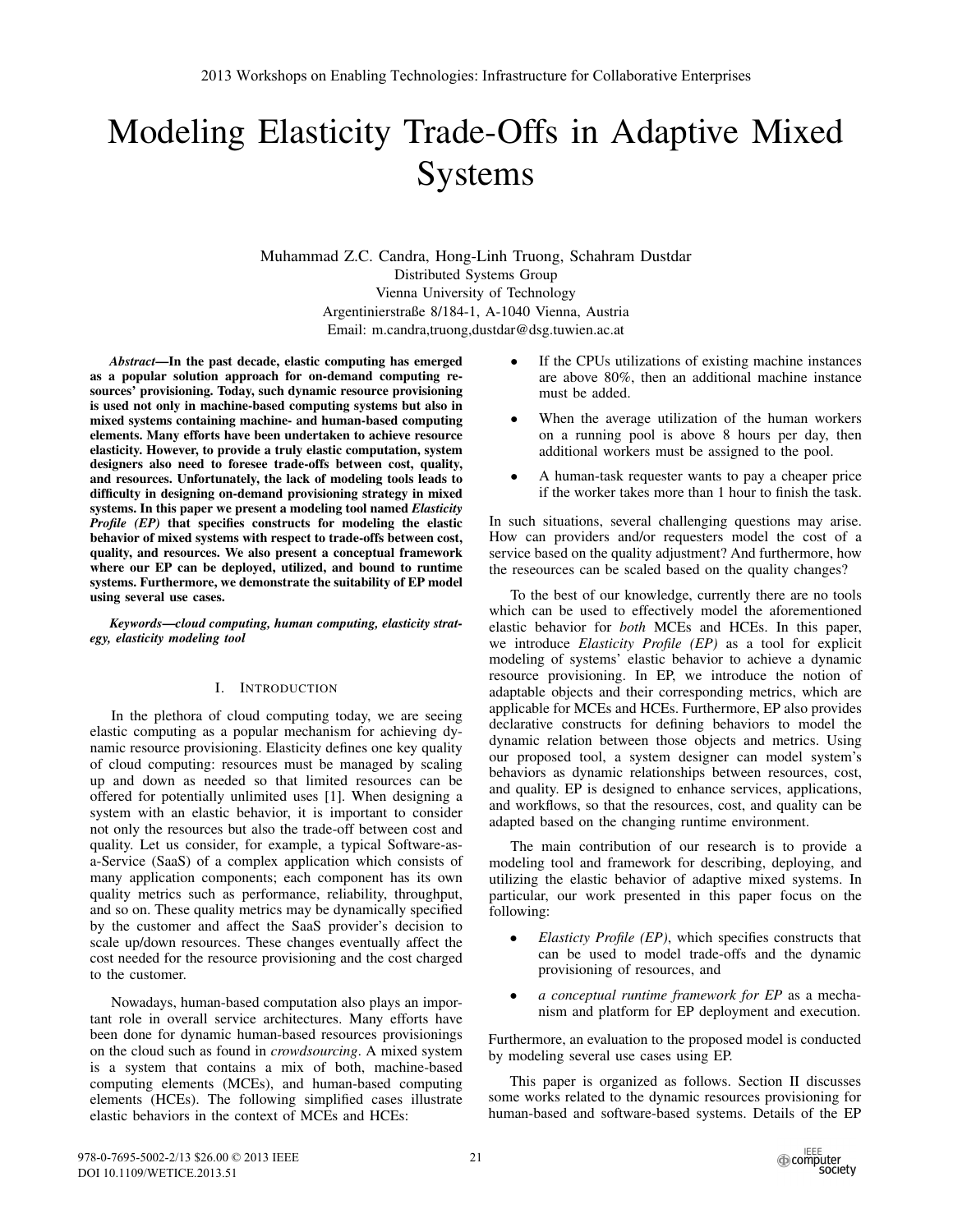model that consists of objects, metrics, activities, and rules are presented in Section III. In Section IV, we discuss how the model is loosely coupled with the runtime system, and how an implementation can be bound. In Section V we present the conceptual runtime framework for EP. Section VI demonstrates the applicability of our model using some example use cases. Finally, Section VII concludes the paper.

## II. RELATED WORK

Recent surveys on elastic computing, e.g., [2], [3], show a significant amount of works that deal with elasticity strategies. Several techniques for achieving autonomic elasticity based on traditional sensor-actuator mechanisms have been proposed by both industry and academy, e.g., [4]–[6]. Other techniques allow execution of elasticity strategies based on user-driven policies. A quite common method for defining such policy is using a rule-based approach, e.g., [7], [8]. Most of the aforementioned works focus on achieving an efficient resource scaling on a certain layer. Our work focus on providing a tool for explicit modeling of multi-dimensional elastic behaviors that considers the trade-offs between resources, cost, and quality. Furthermore, we introduce the concept of elastic objects as an encapsulation of live runtime entities that can be bound to any remote objects. This concept allows easier abstraction on the dynamicity of the runtime environment since an object may represent any entities on any service layers, e.g., it can represent a component on an infrastructure, platform, application, or data layer. Moreover, current elastic computing efforts do not take into account the emerging human-based computing resources provisioning on the cloud such as crowdsourcing.

Another approach to program elasticity is proposed by using SYBL directive language [9]. SYBL can be implemented in particular languages for assisting the compilation and execution of application, so that it supports elasticity. For example, SYBL for Java can be used to inject an object representing a cloud resource into a subsequent variable. Our EP is more focus on the modeling of the elastic runtime environment instead on providing language to program elastic applications. Furthermore, a single EP document can be used for different applications implemented in different languages, as long as they concern about the same objects and metrics as discussed in Section III. EP extends SYBL in a way that a profile can be attached to a SYBL-enriched application to control the runtime adaptation strategy without changing the application logic.

In addition to services, applications, and workflows, our EP model can also be used with configuration frameworks such as the emerging *Topology and Orchestration Specification for Cloud Applications (TOSCA)* framework [10]. TOSCA is an OASIS standard to enable a portable description of cloud applications and services. To enable elastic behavior on a portable cloud service, an EP can be defined and attached to the corresponding TOSCA configuration.

Recently, the concept of dynamic resource provisioning is also applicable for human-based computing resources. The Human-Provided Service (HPS) concept introduces a framework that allows workers to publish their capabilities and skills as services [11]. To extend this concept to a team of worker, the Social Compute Unit (SCU) is introduced as a

construct, which consists of loosely coupled virtual and nimble teams of computing resources with specific skills in specific problem domains [12]. Also, some efforts have been done to extend the BPEL [13] to support human capabilities. In particular, BPEL4People [14] is the BPEL extension to enable human interactions in business processes. BPEL4People is based on WS-HumanTask specification [15], which introduces the definition of human tasks. These works allow integration of human-based resources into processes. However, humans are known to have very dynamic quality properties. Our framework offers a methodology to model the relationships between non-functional properties of human-based computing resources, and the process' quality and cost.

#### III. ELASTICITY PROFILE

In our framework, an elastic behavior is modeled by the notion of *Elasticity Profile (EP)*. An EP can be used in an application layer or a platform layer. In the application layer, an EP can be attached to workflows or distibuted applications. And in the platform layer, an EP can be used to complement the system configuration. An EP contains constructs for defining *objects*, *metrics*, *behavior*, and *activities* using a syntax shown in Grammar 1. The following subsections discuss these constructs.

-*ep* ::= profile -*identifier* { -*statement*\* }  $\langle statement \rangle ::= \langle objects{\_} statement \rangle$ |  $\langle$ *metrics* \_*statement* $\rangle$ | -*activities statement* | -*behavior statement*

Grammar 1. Overall Grammar of Elasticity Profile (EP)

#### *A. Objects and Metrics*

In an adaptive system, we deal with objects and manipulation of the objects. The objects in EP are representations of any components of a system or a process that can behave elastically. Models described using EP focus on objects and the adaptation of objects' properties, which can be measured through metrics. In order to make these objects adaptable, two steps are needed: first, properties must be associated with the objects during the modeling phase; and second, at runtime, the adaptation strategies are decided for these objects based on their properties and runtime information.

When modeling an elastic behavior of a system using EP, we first need to identify which objects/components of the system should be made adaptable. For example,

## a) *for MCEs*, the *objects* can be

- instances of real- or virtual-machines (e.g., instances can be terminated or a new instance can be created),
- storage as in Data-as-a-Service (e.g., the capacity of a storage can be increased or decrease), and

b) *for HCEs*, the *objects* can be

- human-based tasks (e.g., non-functional requirements such as deadline and acceptance criteria can be changed),
- human workers (e.g., the fee and quality rating can be dynamic).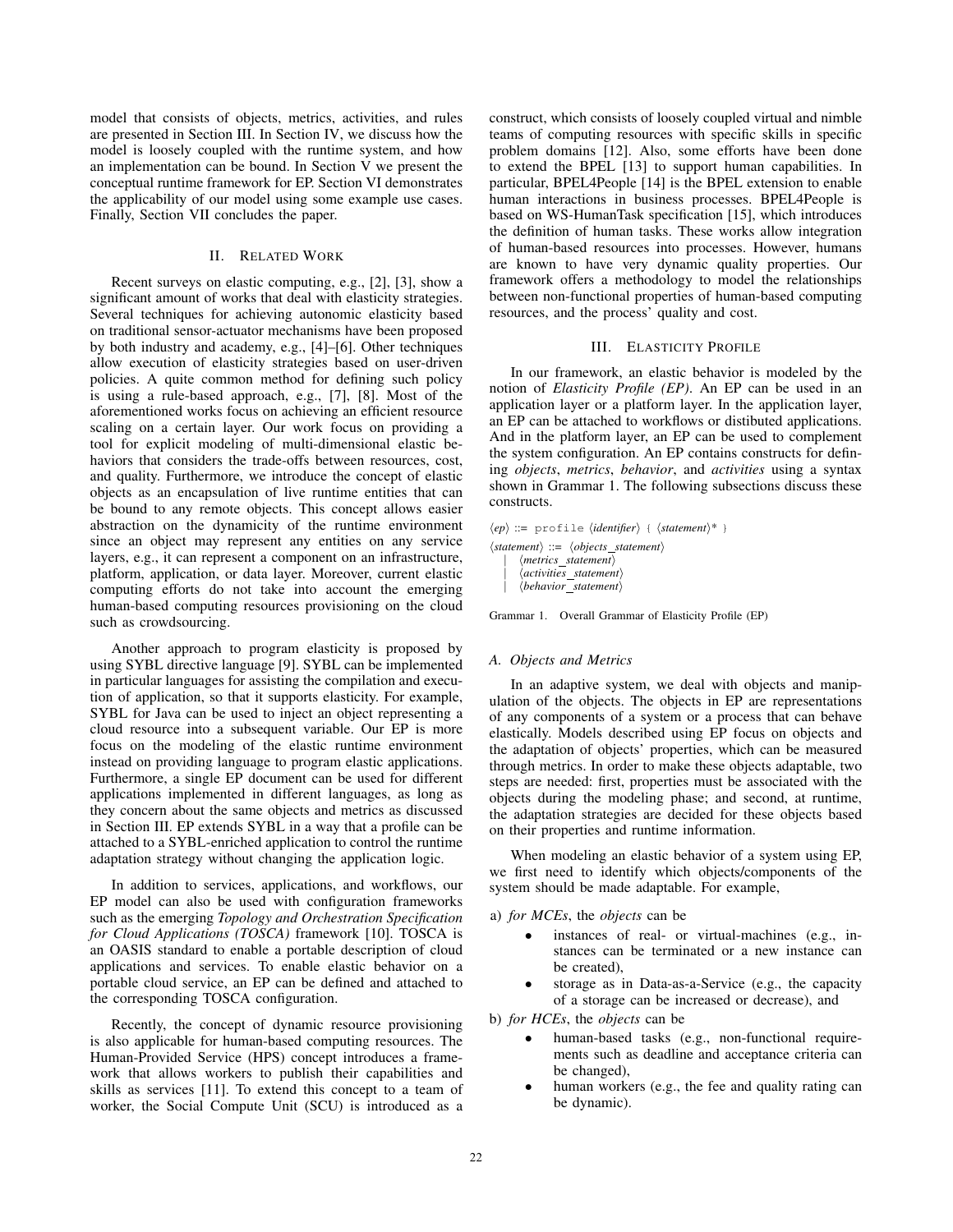TABLE I. EXAMPLE OF MACHINE AND HUMAN METRICS

| Metric Dimension | <i>Machine Metrics</i>                                                          | Human Metrics                                                               |
|------------------|---------------------------------------------------------------------------------|-----------------------------------------------------------------------------|
| Resources        | Number of resources,<br>utilization,<br>storage capacity,<br>bandwidth capacity | Number of resources,<br>utilization                                         |
| Quality          | Response time,<br>throughput,<br>availability                                   | Response time, rating,<br>availability, throughput,<br>task acceptance rate |
| Cost             | Cost / API calls,<br>virtual instance / hours                                   | Task price, hourly price                                                    |

To model properties of the objects, we define a set of metrics. In the modeling phase, each object are associated with multiple metrics. These metrics represent the quality, resource, and cost properties of the objects, e.g., such as in [16], [17]. Table I lists some examples of metrics for machinebased and human-based elements. Inside an EP, objects and metrics are declared without implementation using a syntax shown in Grammar 2. In our framework, these objects and metrics (as well as activities) are lately bound during runtime as discussed in Section IV.

-*objects statement* ::= objects { -*objects list* } ;  $\langle objects\_list \rangle ::= \langle object\_identifier \rangle$ |  $\langle object\_identity \rangle$ ,  $\langle objects\_list \rangle$  $\langle metrics\_statement \rangle ::= metrics \{ \langle metrics\_list \rangle \} ;$  $\langle metrics\_list \rangle ::= \langle metric \rangle$ |  $\langle$ *metric* $\rangle$  ;  $\langle$ *metrics* \_*list* $\rangle$  $\langle metric \rangle ::= \langle object\_identity \rangle$  has  $\langle metric\_method\_list \rangle$  $\langle metric\_method\_list \rangle ::= \langle metric\_method \rangle[ (\langle value \rangle) ]$ |  $\langle metric\_method \rangle [ (\langle value \rangle ) ]$ ,  $\langle metric\_method\_list \rangle$ 

Grammar 2. Objects and Metrics Grammar

#### *B. Behavior and Activities*

A system designer models the behavior of a system to achieve a set of goals. For attaining the goals, the designer can define a set of trade-offs between resources, cost, and quality of the system. In EP, these trade-offs are decribed using firstorder logic.

For example, in the context of human-tasks workflow, our goal is to maintain the human workers' performance by ensuring that these resources are not overloaded. A individual worker is said to be overloaded when the utilization is above 8 hours per day. Therefore, we would like to make a trade-offs: for ensuring performance we should add additional human workers when the utilization is reaching 8 hours. We could model this behavior using the following first-order logic:

```
∀(worker, pool)
 W orker(worker) ∧ ActiveP ool(pool)∧
 IsMember(worker, pool)∧
 HourU tilization(worker) >= 8
  ⇒ AddW orker(pool)
```
Our EP model also has the potential to be used for designing a system that follows a certain compliance requirement. For example, we have a Data-as-a-Service (DaaS) with a certain data location requirement: because of regulatory laws, all data for European customers must be placed in Europe. We could model this compliance requirement in EP using the following rule:

| $\forall (data, customer) \exists (datacenter)$  |  |
|--------------------------------------------------|--|
| $Data(data) \wedge Customer(customer) \wedge$    |  |
| $Datacenter(datacenter) \wedge$                  |  |
| $BelongsTo(data, customer) \wedge$               |  |
| $Location(customer) ==' europe' \wedge$          |  |
| $Location(datacenter) ==' europe' \wedge$        |  |
| Available(datacenter)                            |  |
| $\Rightarrow$ AssignDatacenter(data, datacenter) |  |
|                                                  |  |

The behavior section of an EP contains several rules in the form of implication statements. During runtime, the objects and their metrics are asserted and serve as the fact for these rules. Each of these rules contain two parts: the conditions and the consequences. Optionally, a *priority* attribute that defines the order of the rules' evaluation may also be specified for each rule. Grammar 3 shows the syntax of the behavior section in EP.

When the condition of a rule is evaluated to  $true$ , its consequence part is applied. Expressions in the condition part use objects and metrics defined previously as operands. Borrowing from Drool language [18], the expression in the condition part may contain an *instance binding* that allows a reference to an instance of object obtained from a collection of constrained objects on which the expression is evaluated. This is particularly useful for evaluating and modifying the metric of a particular object instance. Furthermore, other features for condition expression from Drool language, such as accumulator for measuring aggregated metrics, are also adopted.

Common operators normally found in first-order logic can be used in the condition expression to evaluate objects and metrics. These include logical operators, relational operators, and quantifiers. Furthermore, we also introduce two *loose constraint operators*: *(highest)* and *(lowest)*, which are applicable to any metric that belongs to an object in the collection. These operators can be used to loosen up constraints, so that we could still achieve the goal with the best effort. For example, when we evaluate worker offers, we can assign a task to a worker whose location is the nearest possible (lowest distance) to Vienna.

The consequence part of a rule may contain one or more statements. The following four types of statements can be used:

- 1) *Assignment* statement is used to change a metric of an object, e.g., changing the fee of a task.
- 2) *Assertion* statement is used to assert an object to the fact base. The object asserted can be either a new one or a replacement of an existing object.
- 3) *Invocation* statement is used to invoke an operation provided by the runtime platform. For example, it can be used to invoke remote operations for creating a new instance of a computing resource.
- 4) *Exception* statement is used to raise an error that should be further handled by the runtime platform. For example, it can be used when the deadline of a task is approaching.

In EP, the remote operations and exception handlers are declared in the activities section using syntax defined in Grammar 4.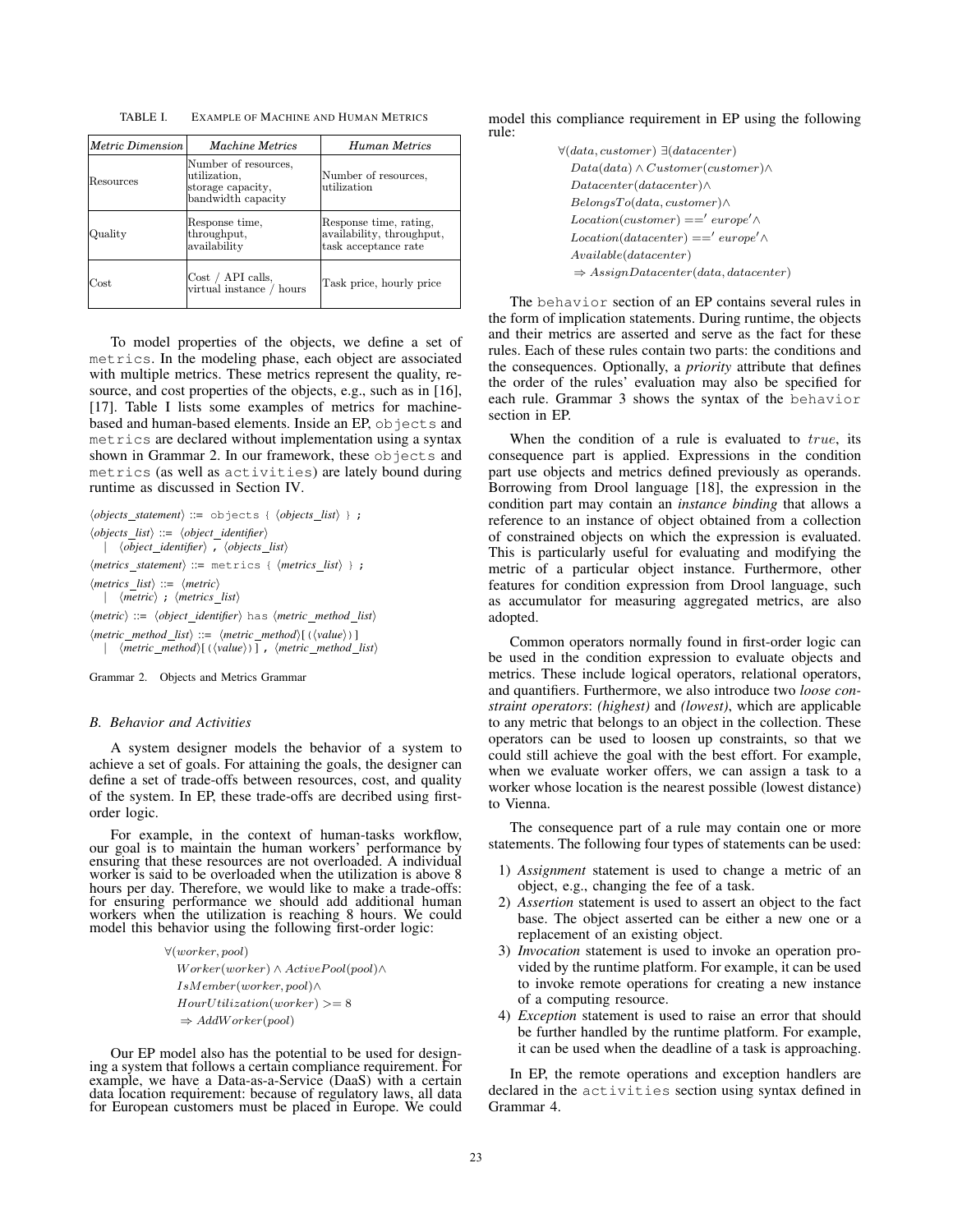```
-
behavior statement ::= behavior { -
implication list } ;
\langle implication\_list \rangle ::= \langle implication \rangle| \langleimplication\rangle ; \langleimplication_list\rangle\langle implication \rangle ::= \text{check} [\mathpunct{:}\langle priority \rangle] \ (\langle condition \rangle) \ {\langle} \ \langle consequence \rangle \ \}-
consequences ::= -
consequence | -
consequence; -
consequences
\langle consequence \rangle ::= \langle metric\_identity \rangle = \langle value \rangle| assert (instance_identifier)
    | trigger (action_identifier)((value_list))
    | throw \exception_identifier) (\value))
Grammar 3. Behavior Grammar
```
-*activities statement* ::= activities { -*activities list* } ;  $\langle$ *activities\_list* $\rangle ::= \langle$ *activity* $\rangle$ |  $\langle$ *activity* $\rangle$ ,  $\langle$ *activities \_list* $\rangle$ -*activity* ::= -*activity identifier*(-*activity param list*)

Grammar 4. Activities Grammar

Interested readers may get the complete EP syntax provided on the supplemented material online<sup>1</sup>.

## IV. RUNTIME BINDING

To be meaningful and useful, the objects, metrics, and activities defined in *Elasticity Profile (EP)* must be bound to real entities in the system at runtime. The objects, metrics, and activities constructs in EP are loosely coupled from their implementations. Therefore, designing an elastic behavior requires less assumptions about the runtime system. This approach allows the seperation of concern between the design of the elastic behavior and the implemention of the runtime system. This is particularly useful, for example, when an application or a service should be deployed and executed on different runtime platforms provided by different vendors.

*Elastic Reasoning Agent (ERA)* (discussed in Section V) is responsible for interpreting an EP and bind the objects, metrics, and activities using certain mechanisms provided by the runtime systems or their proxies. The aforementioned constructs in EP are bound to real entities using the following mechanisms:

*a) Objects:* are bound using subscriptions to event notifications. ERA sends a subscription request to the runtime system and the runtime system send a notification message, which contains the object, to ERA when the object being monitored is created or modified in the runtime system. For example, ERA may ask a human-based workflow engine to send a notification when a human-based task is instantiated.

*b) Metrics:* are bound using remote getter and setter methods. A metric may either have both getter and setter methods or only a getter method (i.e., a read-only metric). For example, a metric obtained from a predictive algorithm for measuring the future reliability of a system is read-only. Upon evaluation of a rule during runtime, when a metric is requested or assigned with a new value, ERA invokes its getter or setter methods.

*c) Activities:* are bound using remote method invocations. ERA simply calls this procedure using the provided parameters when necessary.



Fig. 1. Conceptual Runtime Framework. (1) An EP is attached to a workflow/application and an associated binding is defined. (2) The EP & workflow/application are deployed. (3) The runtime layer executes the workflow/application and manages runtime resources. (4) Using binder ERA subscribes for object assertions through proxies. (5a) Runtime metrics are retrieved. (5b) Runtime objects are asserted. (6) Reasoning based on behaviorial rules decides what (7) activities to take.

The runtime binding mechanism is defined separately from EP. The binding could utilize standards protocols for remote invocations such as Remote Procedure Call (RPC) or Web service protocols (e.g., Java RMI, SOAP, RESTful, etc.). An example of an EP runtime binding using RESTful Web service can be found on the supplemented material.

### V. RUNTIME FRAMEWORK

In this section, we present the conceptual runtime framework that enables integration of *Elasticity Profile (EP)* with runtime systems by means of *Elastic Reasoning Agent (ERA)* as depicted in Figure 1. ERA manages the collection of objects defined in EP and their associated metrics. ERA has the capability to reason about strategies to obtain elastic behaviors based on the behaviorial rules provided in an EP using a *production rule system*. ERA is also empowered by *binder plugins* that contains implementations for specific remote method invocation protocols. Several bindings may be active for the same EP to allow integration of different systems.

The *resource managers* manage resources required for executions by *runtime engines*. This underlying runtime layer provides the execution platform and resource management. This platform can be in the form of a service or application

<sup>&</sup>lt;sup>1</sup>http://www.infosys.tuwien.ac.at/prototypes/ElasticityModeling/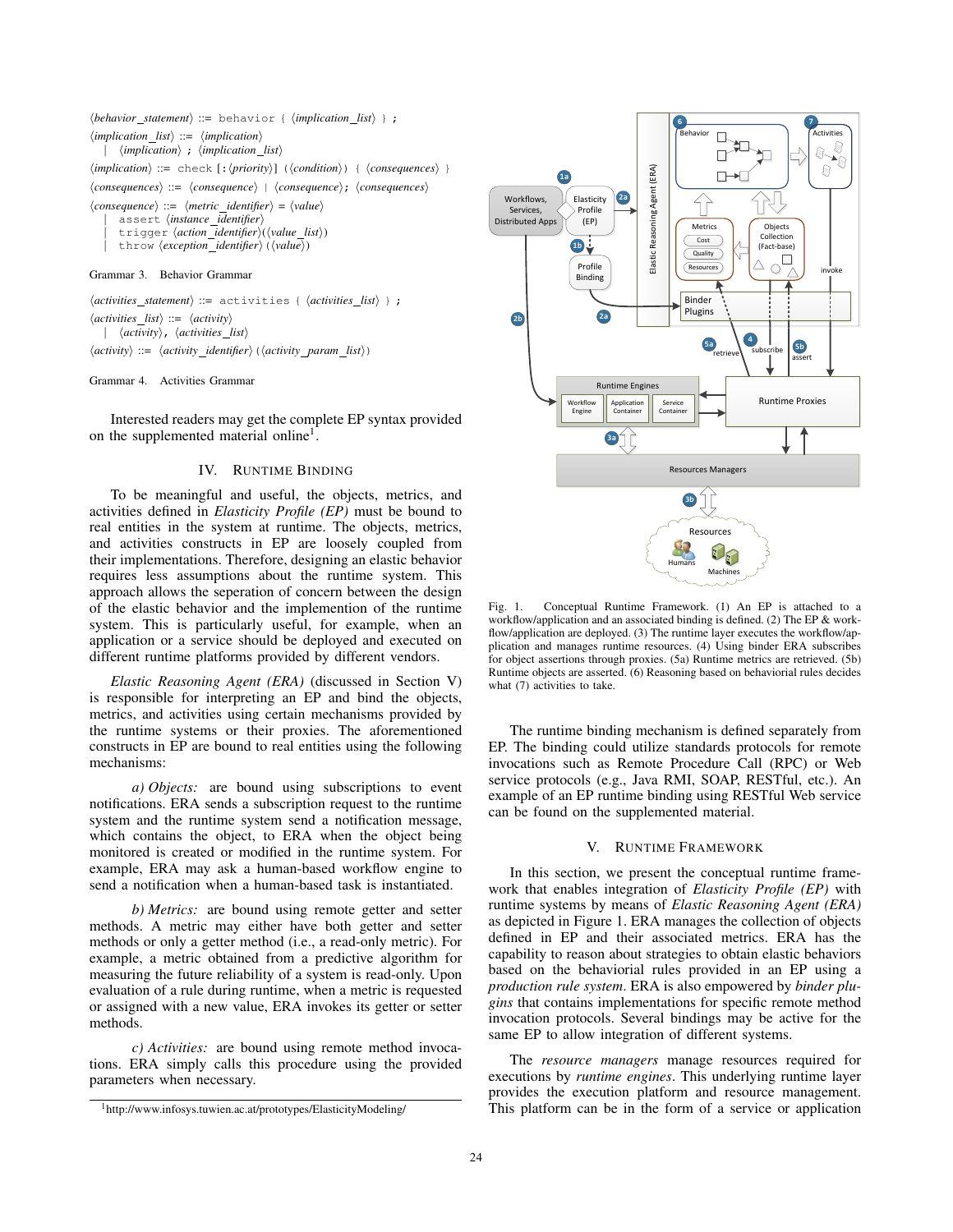container deployed on a cloud infrastructure, or a scientific or business workflow engine. This underlaying layer can also be a system that utilizes a crowdsourcing platform as a human task execution environment. These underlying runtime layer entities are beyond the scope of this paper. *Runtime proxies* may be required and implemented using specific APIs for a particular runtime system. These proxies enable ERA to interact with runtime systems for obtaining objects and their metrics, as well as invoking remote actions.

An EP can be attached to workflows, services, distributed applications, or system configurations. Before being deployed, a binding for the EP should be defined based on a specific protocol provided by the runtime systems or their proxies. During the deployment stage, an EP and its binding specification are deployed to ERA and the workflow/service/application is deployed to a runtime engine. The EP deployed to ERA contains all definitions required to achieve the desired elastic behavior. The objective of modeling elasticity is essentially to define the behavior of a process or system in response to the changing properties of the system's objects. These objects are asserted by the runtime layer as requested by ERA through a binding mechanism as discussed in Section IV. During execution, objects may be created and asserted to the ERA's fact base; or they can be destroyed and removed from the fact base. Furthermore, the EP also contains metrics definition for these objects and as necessary ERA may call remote methods provided by the runtime layer to get or to set the metrics. Through these metrics we can capture the nonfunctional properties of the objects (e.g., resources) involved in runtime. Together, these objects and metrics will be utilized by ERA to decide whether it is necessary to invoke adaptability activities during runtime.

## VI. USE CASES

This section demonstrates an elastic behavior modeling using *Elasticity Profile (EP)*. Our purpose in evaluating our model is to study its applicability for real use cases. The use case presented here exemplifies some main features of our model. More use cases and complete EP codes can be found online on the supplemented material.

Here, we present a typical workflow for a monitoring and management service of IT infrastructures as shown in Figure 2. This system contains a Social Compute Unit (SCU) construct, which represents virtual and nimble teams of experts [12]. A single SCU instance represents a single execution unit that consists of a group of experts with different skills required for solving a task.

The system monitors and manages IT infrastructures owned by customers. Sensors on the infrastructures generate events, which then captured by a pool of MCEs running analyzer software. When a suspicious event is detected, the analyzers raise a warning to the monitoring agents. These stand-by human agents analyze the warning further. If it is believed that the warning requires an investigation, the agent issues a ticket which indicates the incident. The issuance of the ticket triggers an initialization of an SCU, which contains experts with a set of skills required for investigating the incident and administering the infrastructure to fix the problem. A mechanism for composing such SCU is discussed in [19].



Fig. 2. SCU-based IT Infrastructure Monitoring and Management

Using EP, as shown in Listing 1, we model this system as as a system that has an elastic behavior with respect to three dimensions: cost, quality, and resources. From cost perspective, customers have options to choose two types of services, which are premium and regular services. This categorization implies different guarantees with respect to quality of service (QoS), especially the performance of the service which represents the maximum response time for handling an incident. Therefore, these QoS guarantees lead to different strategies for provisioning resources (both MCEs and HCEs).

```
1 profile SCU_IT_Management {
 2 objects {
 3 Customer, Event, Warning, Incident, Analyzer,<br>4 MonitoringAgent, ExpertSCU
 4 MonitoringAgent, ExpertSCU<br>5 ;5 };
 6 metrics {
 7 Customer has ServiceType, ...;<br>8 Incident has Lifetime....:
 8 Incident has Lifetime, ...;<br>9 Analyzer has Utilization. T
9 Analyzer has Utilization, Type, ...;<br>10 ExpertSCU has ExpertiseLevel, ...;
10 ExpertSCU has ExpertiseLevel, ...;
\begin{array}{ccc} 11 & & \dots \\ 12 & & \n\end{array}\} ;
13 actions {
14 AddAnalyzer(ANALYZER_TYPE),<br>15 ReduceAnalyzer(ANALYZER TYP
          15 ReduceAnalyzer(ANALYZER_TYPE),
16 AddMonitoringAgent(),<br>17 ReduceMonitoringAgent
17 ReduceMonitoringAgent(),<br>18 IngradeSCU(ExpertSCU E)
          18 UpgradeSCU(ExpertSCU, EXPERTISE_TYPE),
19 TimeoutException(Incident),
\begin{array}{c} 20 \\ 21 \end{array} :
21 };
rac{22}{23}behavior {
\frac{24}{25}25 /* Dynamically scale analyzer for premium<br>26 service based on the average utilization
26 service based on the average utilization<br>27 of the premium analyzers \star/27 of the premium analyzers \star/<br>28 check (Number (doubleValue > 0.
28 check (Number(doubleValue > 0.8)<br>29 from accumulate(
29 from accumulate(<br>30 Analyzer(Type==
```

```
30 Analyzer(Type==PREMIUM_MACHINE and<br>31 U:IItilization).
31 u:Utilization),<br>32 average (u))), \frac{1}{2}32 average(u))) {<br>33 /* scale up */
33 /* scale up */<br>34 trigger AddAna
        34 trigger AddAnalyzer(PREMIUM_MACHINE);
36 check (Number(doubleValue < 0.2)<br>37 from accumulate (
37 from accumulate(<br>38 Analyzer(Type==
                   38 Analyzer(Type==PREMIUM_MACHINE and
39 u:Utilization,<br>40 \arctan(u) average(u))) {
40 average(u))) {<br>41 /* scale down */
41 /* scale down */<br>42 trigger ReduceAn
42 trigger ReduceAnalyzer(PREMIUM_MACHINE);
        \frac{1}{2}:
```
35 };

44